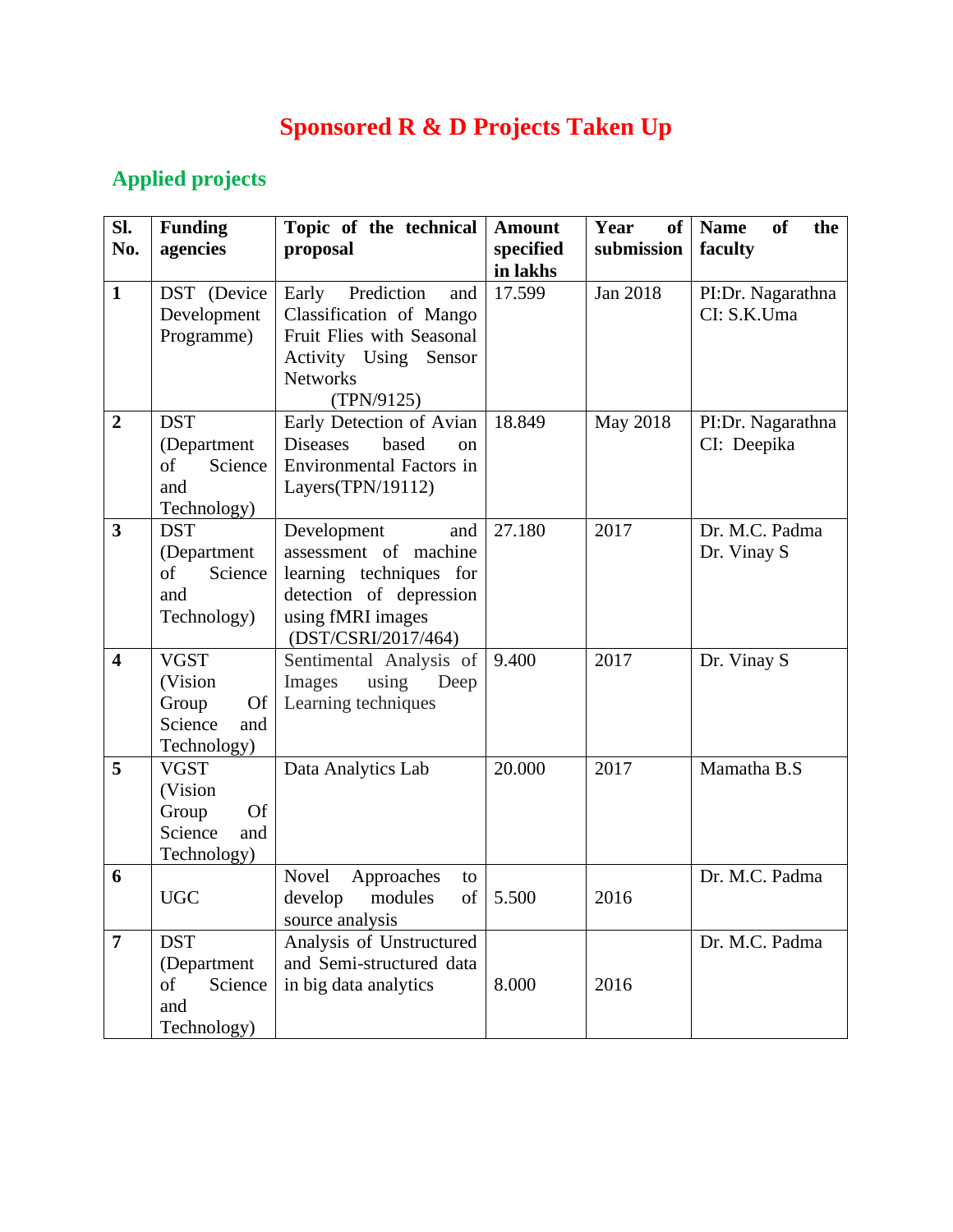## **Ongoing projects**

| Sl.<br>No.     | <b>Funding</b><br>agencies                              | Topic of the technical<br>proposal                                                                              | <b>Amount</b><br>specified<br>in lakhs | <b>of</b><br>Year<br>submission      | <b>Name</b><br>the<br><sub>of</sub><br>faculty |
|----------------|---------------------------------------------------------|-----------------------------------------------------------------------------------------------------------------|----------------------------------------|--------------------------------------|------------------------------------------------|
| $\mathbf{1}$   | of<br>Dept.<br>MSME,<br>GOI, and<br><b>New</b><br>Delhi | Setting<br><b>Business</b><br>up<br>Incubation Center to Dept.<br>of MSME, GOI, and New<br>Delhi<br>(SELECTED)) | $Rs.6.5$ per<br>project                | 2017                                 | Dr. M.C. Padma                                 |
| $\overline{2}$ | <b>VGST</b>                                             | Establishing the Internet of<br>Things (IoT) Laboratory for<br>Post Graduate and Research<br>programs.          | 20.000                                 | 2015<br>Sanctioned<br>on June $2016$ | Dr. M.C. Padma                                 |
| 3              | <b>DST</b>                                              | Smart Garbage monitoring<br>Waste maintenance<br>and<br>System using IoT.                                       | 0.03                                   | 2018                                 | M.C. Girish Babu                               |

## **Completed projects**

| SI.<br>No.              | <b>Funding</b><br>agencies | Topic of the technical<br>proposal                                                                                                               | <b>Amount</b><br>specified<br>in lakhs | <b>of</b><br>Year<br>submission           | the<br><b>Name</b><br>of<br>faculty |
|-------------------------|----------------------------|--------------------------------------------------------------------------------------------------------------------------------------------------|----------------------------------------|-------------------------------------------|-------------------------------------|
| $\mathbf{1}$            | AR & DB                    | Video<br>segmentation<br>for<br>vision based surveillance<br><b>MICAVs</b><br>for<br>with<br>situation<br>and<br>awareness<br>activity tracking. | 3.740                                  | 2009<br>(Sanctioned)<br>and<br>Completed) | Dr. R. Girisha                      |
| $\overline{2}$          | <b>KSCST</b>               | Extraction of text from<br>printed documents<br>and<br>images<br>(3SS1059)                                                                       | 0.03                                   | 2012                                      | Mamatha B.S                         |
| $\mathbf{3}$            | <b>MODROB</b>              | MBM A mind Behavioral<br><b>Model Trough Graphology</b>                                                                                          | 6.50                                   | 2005-2006                                 | Dr.K.R.Ananda<br>Kumar              |
| $\overline{\mathbf{4}}$ | <b>MODROB</b>              | Semantic base Techniques<br>for Indexing Retrieval and<br>classification of image and<br>video databased                                         | 4.10                                   | 2005-2006                                 | Dr. Nagarathna                      |
| 5                       | <b>MODROB</b>              | Upgradation of existing<br>Internet programming lab<br>to wireless communication<br>lab                                                          | 4.30                                   | 2005-2006                                 | Dr. K.R.Ananda<br>Kumar             |
| 6                       | <b>MODROB</b>              | Upgradation of existing<br>PC based Microprocessor<br>laboratory to Embedded                                                                     | 12.00                                  | 2003-2004                                 | Dr. K.R.Ananda<br>Kumar             |